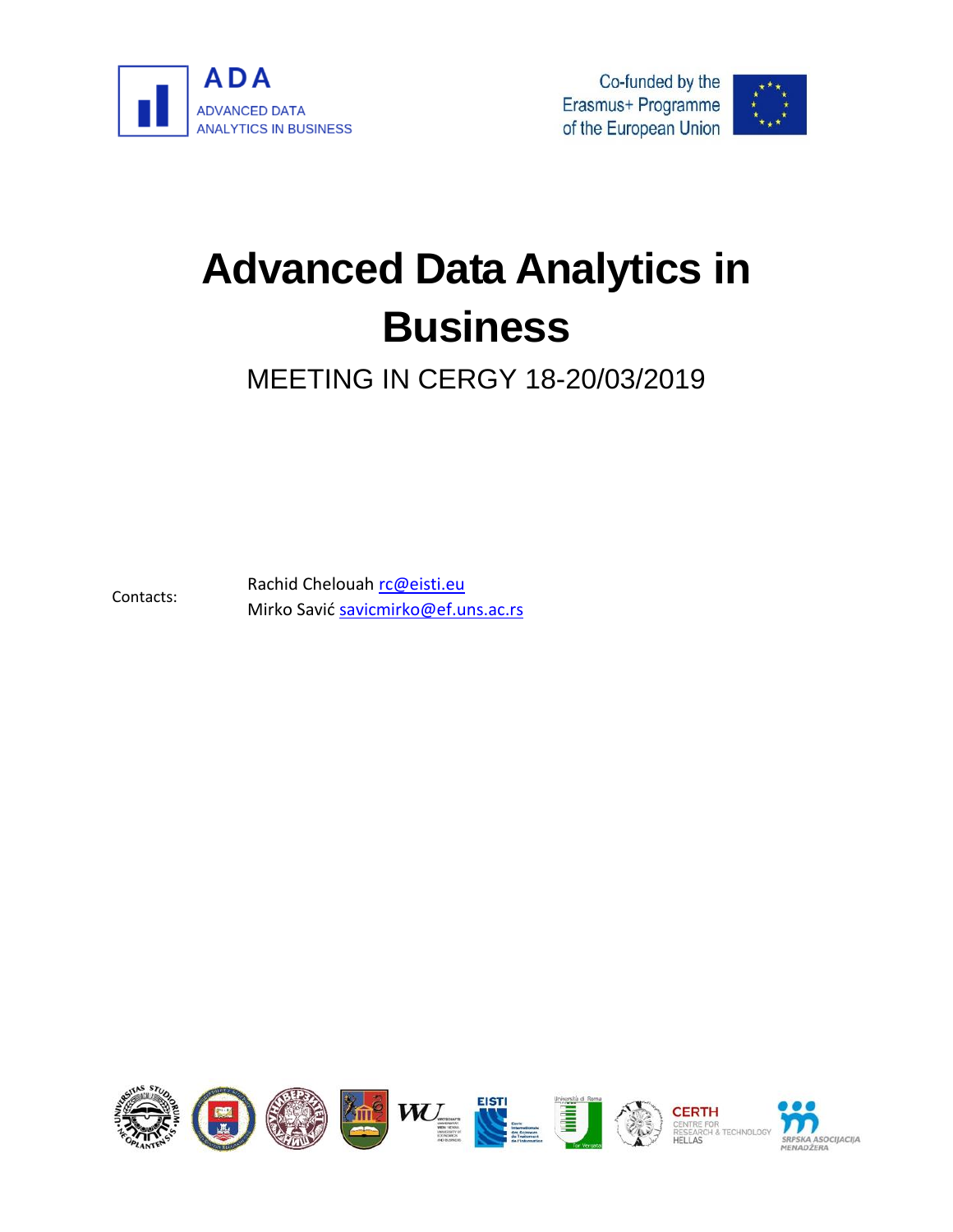| Project acronym:    | ADA                                   |  |
|---------------------|---------------------------------------|--|
| Project full title: | Advanced Data Analytics in Business   |  |
| Project No:         | 598829-EPP-1-2018-1-RS-EPPKA2-CBHE-JP |  |
| Funding scheme:     | ERASMUS+                              |  |
| Project start date: | November 15, 2018                     |  |
| Project duration:   | 36 months                             |  |

| Abstract | This document is the report about study visit to Cergy 18-20/03/2019. |
|----------|-----------------------------------------------------------------------|
|          |                                                                       |

| Title of document:   | Advanced Data Analytics in business meeting in Cergy 18-20/03/2019 |
|----------------------|--------------------------------------------------------------------|
| Work package:        | WP 2: Preparations for implementation of new master program        |
| Activity:            | 2.4. Study visits of staff from Serbia to EU                       |
| Last version date:   | 5/4/2019                                                           |
| File name:           | 2.4.1 Report on study visit to Cergy                               |
| Number of pages:     | 4                                                                  |
| Dissemination level: | International                                                      |

#### VERSIONING AND CONTRIBUTION HISTORY

| Version | Date     | <b>Revision description</b> | Partner responsible |
|---------|----------|-----------------------------|---------------------|
| v 1.0   | 5/4/2019 | First draft version         | <b>EISTI</b>        |

#### DISCLAIMER

The European Commission support for the production of this publication does not constitute an endorsement of the contents which reflects the views only of the authors, and the Commission cannot be held responsible for any use which may be made of the information contained therein.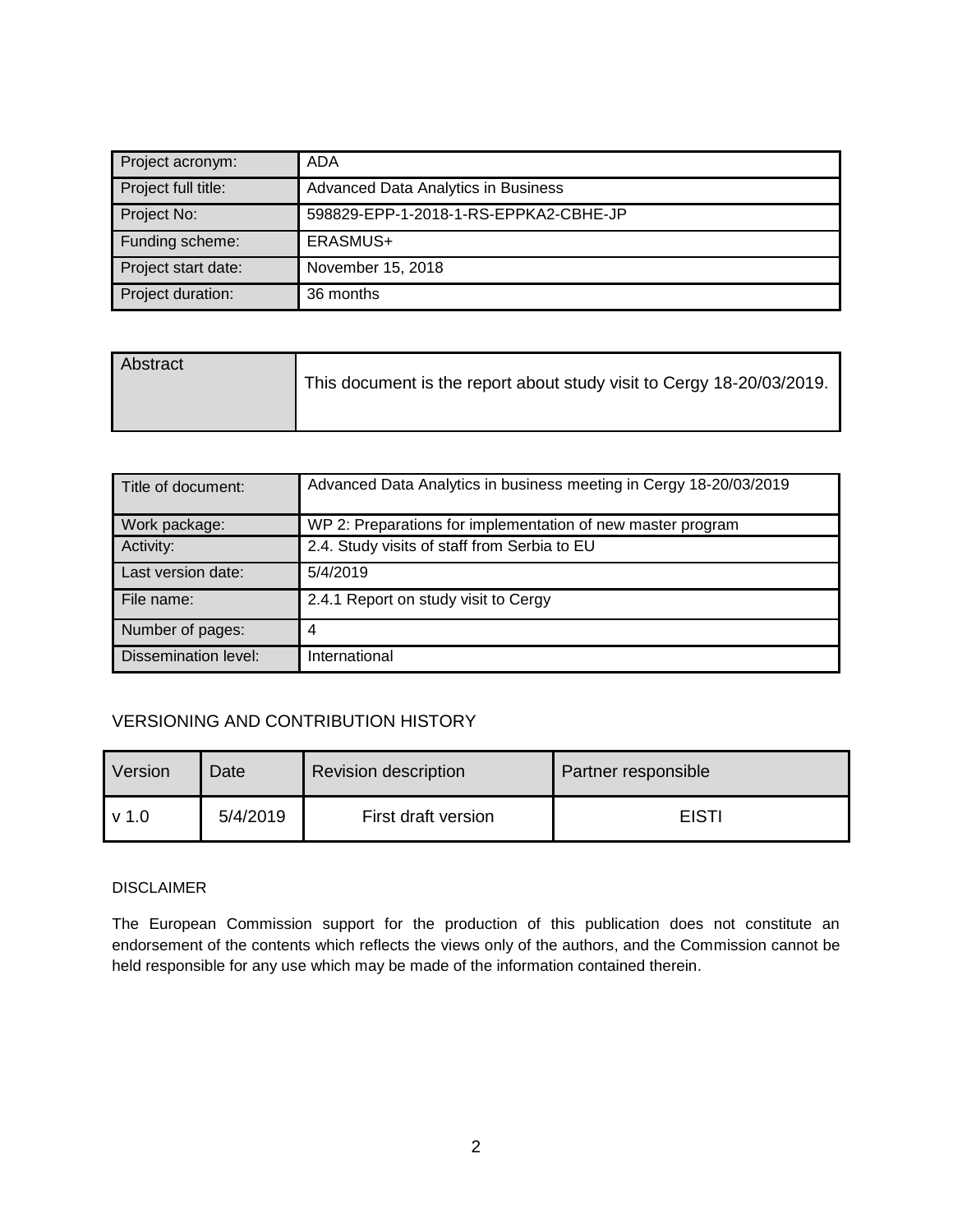## **DAY I (18/03/2019):**

Registration of participants started at 10:00. All partner institution had their representatives at the meeting in Cergy.

At the opening session, welcome speeches were given by Prof. Rachid Chelouah (Project coordinator at EISTI), Prof. Radja Alexandre (EISTI General Director), and Mss Marie-Josée Lamerre (Director of international office at EISTI). Afterwards, participants are informed about the agenda of our meeting Cergy.

First day of the meeting was actually Steering Committee meeting, joined with Local Committee meeting of Serbian partners. The meeting was coordinated by project coordinator, Prof. Mirko Savic. At the Steering Committee meeting the topic were report about meeting in Brussels (possibilities of synergies with other projects), information about partnership agreements (deadline is 15/5/2019), action plan for the first year and achieved goals, inclusion of visiting professors from EU institutions at ADA master program, staff mobility between partners through Erasmus+ program, choice of project motto by voting, development of fb page, instructions about reference numbers in documents, information about deadline for the 1st reporting period 30/6/2019, organization of next study visit in Thessaloniki (30/6-3/7/2019), activities in the future period, and discussion.

### **DAY II (19/03/2019):**

On the second day of the meeting, partners had the opportunity in the first part of the session to see the presentations of companies that are working with EISTI. First presentation was about JEMS group, with special focus on the business intelligence and data visualization. Second presentation was about Teradata company, with focus on big data and advanced analytics. Later on, after the coffee break, second part of the session was dedicated to Ecxilys company, where company representative has spoken about project management topics. Afterwards, Smartteem company was presented, where main topic was elastic search and kibana solution. Every presentation lasted around one hour. All presenters - representatives of companies, are actually former students of EISTI, and they had the opportunity to tell us their success stories about employment in big and successful IT companies in France.

From the very beginning of our study visit, representatives of EISTI demonstrated their dedication to cooperation with companies in IT sector. At the beginning of every school year, EISTI is organizing a fair where companies are represented, and students have the opportunity to choose where they want to conduct their internship. Internship is very important part of the education of future professionals in the field of data science, according to EISTI.